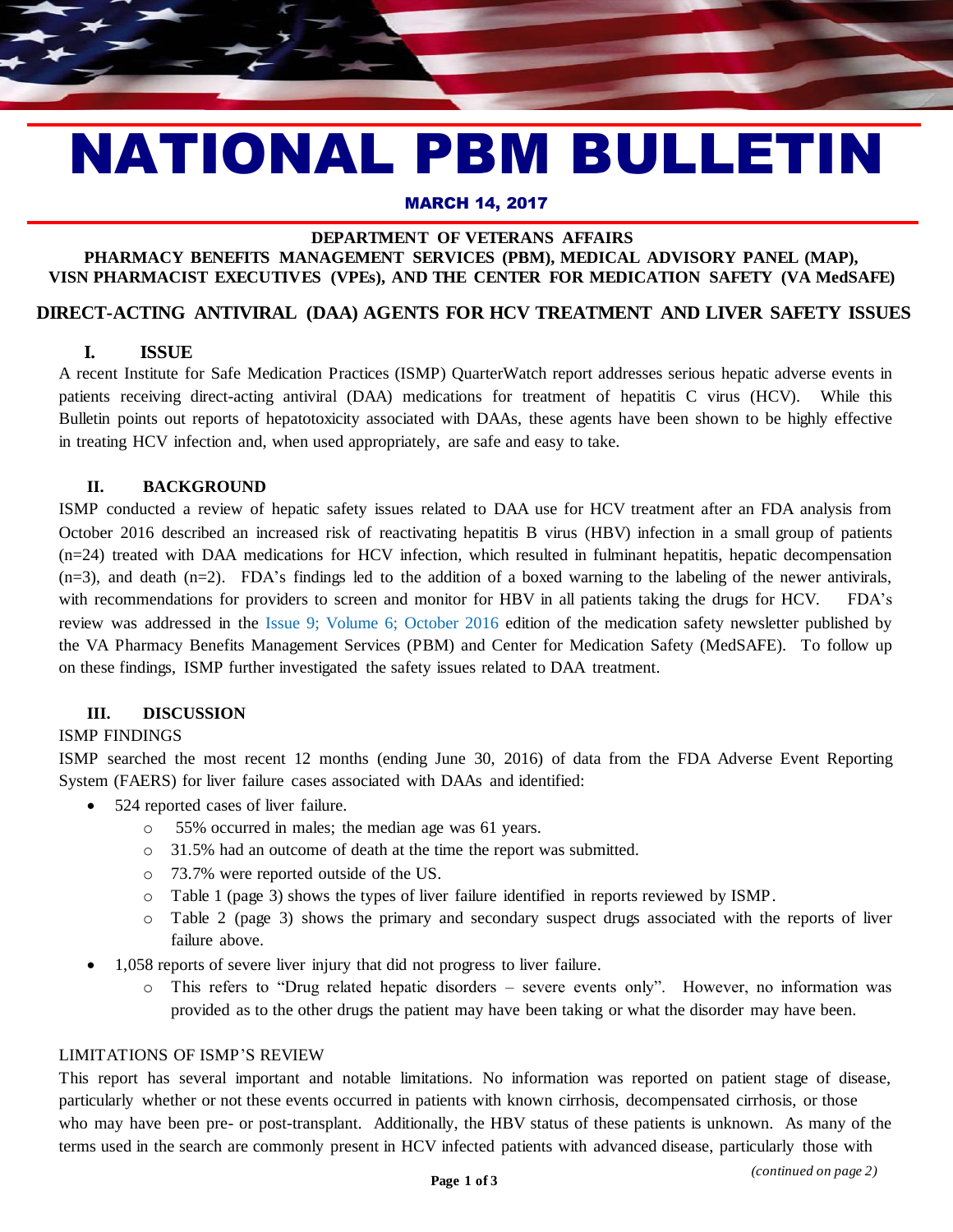# NATIONAL PBM BULLETIN

#### MARCH 14, 2017

#### **DEPARTMENT OF VETERANS AFFAIRS PHARMACY BENEFITS MANAGEMENT SERVICES (PBM), MEDICAL ADVISORY PANEL (MAP), VISN PHARMACIST EXECUTIVES (VPEs), AND THE CENTER FOR MEDICATION SAFETY (VA MedSAFE)**

## **DAA AGENTS FOR HCV TREATMENT AND LIVER SAFETY ISSUES** *(continued from page 1)*

decompensated cirrhosis, it cannot be determined if these events would have occurred as part of the natural progression of HCV disease itself in the absence of HCV antiviral treatment.

#### MONITORING EFFORTS WITHIN VA

VA continues to monitor adverse events for the DAAs at the national level though the VA Adverse Drug Event Reporting System (VA ADERS). VA also conducts active surveillance system-wide through Rapid Cycle Evaluations to assess potential adverse event signals that may arise with these agents. Both passive surveillance and active surveillance results are presented to the Hepatitis C Subject Matter Experts and Medical Advisory Panel members on an ongoing basis. National surveillance data within the VA to date shows negligible signal for increased hepatic decompensation associated with DAA use and a low signal for HBV reactivation with only 9 of 62,240 veterans treated with DAAs identified as exhibiting evidence of HBV reactivation; of these, only 3 had an associated hepatitis flare. A HBV reactivation MUET is being developed to monitor patients, and assure that those with identified risks are tested for HBV and assessed immediately, in alignment with FDA guidance. This MUET is scheduled for implementation in early Spring 2017. VA Guidance on HBV is available a[t: http://vaww.hepatitis.va.gov/pdf/hbv-recommendations-hcv-daa](http://vaww.hepatitis.va.gov/pdf/hbv-recommendations-hcv-daa-treatment.pdf)[treatment.pdf](http://vaww.hepatitis.va.gov/pdf/hbv-recommendations-hcv-daa-treatment.pdf) .

#### **IV. RECOMMENDATIONS**

Providers should continue to monitor patients receiving DAAs for evidence of unexpected consequences and report any adverse reactions with the use of DAA products for treatment of HCV infection by entering the information into CPRS' Allergies/ Adverse Reactions field and/or via local reporting mechanisms. Adverse events should also be reported, as appropriate, to the VA ADERS program and FDA MedWatch (1-800-FDA-1088, fax 1-800-FDA-0178, online at [https://www.accessdata.fda.gov/scripts/medwatch/medwatch-online.htm,](https://www.accessdata.fda.gov/scripts/medwatch/medwatch-online.htm) or by mail).

Moreover, FDA previously communicated the following recommendations (also stated in the [Issue 9; Volume 6;](http://www.pbm.va.gov/PBM/vacenterformedicationsafety/newsletter/Medication_Safety_in_Seconds_Oct_2016_FINAL.pdf)  [October 2016](http://www.pbm.va.gov/PBM/vacenterformedicationsafety/newsletter/Medication_Safety_in_Seconds_Oct_2016_FINAL.pdf) of PBM/MedSAFE's Medication Safety in Seconds newsletter) as their analysis of DAA use in HCV treatment attributed the cause of liver complications to reactivation of HBV infection:

- Prior to initiating DAA treatment, screen all patients for:
	- o Evidence of active HBV (i.e., presence of HbsAg) or a history of HBV (i.e., presence of anti-HB-c).
		- Test for hepatitis B surface antigen (HbsAg) and hepatitis B core antibody (anti-HB-c).
		- In patients with serologic evidence of HBV infection, measure baseline HBV DNA level prior to initiating a DAA.
	- o Liver problems other than HCV infection, such as cirrhosis.
	- Human Immunodeficiency Virus (HIV) infection.
- Monitor patients for evidence of current or prior HBV infection via clinical and laboratory indicators of HBV